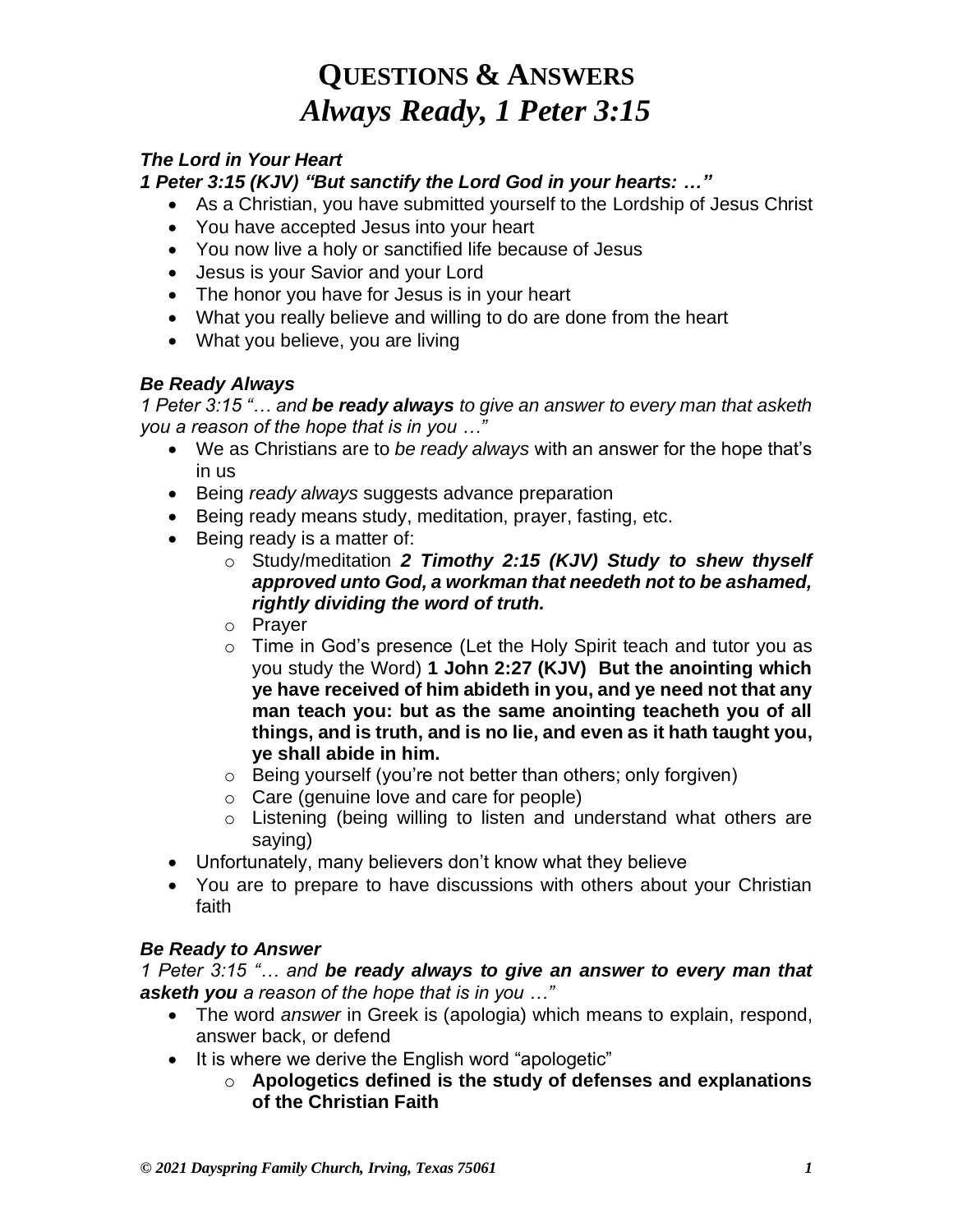# **QUESTIONS & ANSWERS** *Always Ready, 1 Peter 3:15*

- You are to have a *ready answer* for everyone that asks
- You're to have answer for everyone that asks you
- The work *ask* here means to crave, hunger or demand something
- Those that are asking are going to come from all walks of life, and every aspect of your life
- Note the word "asketh", meaning continuing to ask
- *Being ready to give an answer to every man that asks is not an intrusion of your faith, but an opportunity and an honor to speak on behalf of Jesus Christ*
- Your Christianity should not only be *personal*, it must be *public* as well
- People are watching your Christian life and your life will raise questions because our lives are often *visibly different*
- God wants us to be ready always with answers about the hope that lies in us

#### *Be Ready with Your Answer*

*1 Peter 3:15 "… and be ready always to give an answer to every man that asketh you a reason of the hope that is in you …"*

- The unbeliever, unchurched person will ask you: Why are you different? Why do you seem to handle problems better than others? You are able to work with people that others say are difficult to work with, why is that?
- Don't ignore them, they *really* want to know
- The world is asking, "What is *your* hope?"
- Your *answer* is: Jesus is my hope, Jesus is the Lord of my life, Jesus is holy and righteous
- A more detailed answer is found in throughout 1 Peter that explains what Jesus has *done* to give us this hope
	- *1. Jesus came 1 Peter 1:20-21 (KJV) 20 Who verily was foreordained before the foundation of the world, but was manifest in these last times for you, 21 Who by him do believe in God, that raised him up from the dead, and gave him glory; that your faith and hope might be in God.*
	- *2. Jesus died 1 Peter 2:24 (KJV) 24 Who his own self bare our sins in his own body on the tree, that we, being dead to sins, should live unto righteousness: by whose stripes ye were healed.*
	- *3. Jesus rose 1 Peter 1:3 (KJV) 3 Blessed be the God and Father of our Lord Jesus Christ, which according to his abundant mercy hath begotten us again unto a lively hope by the resurrection of Jesus Christ from the dead,*
	- *4. Jesus reigns 1 Peter 3:22 (KJV) 22 Who is gone into heaven, and is on the right hand of God; angels and authorities and powers being made subject unto him.*